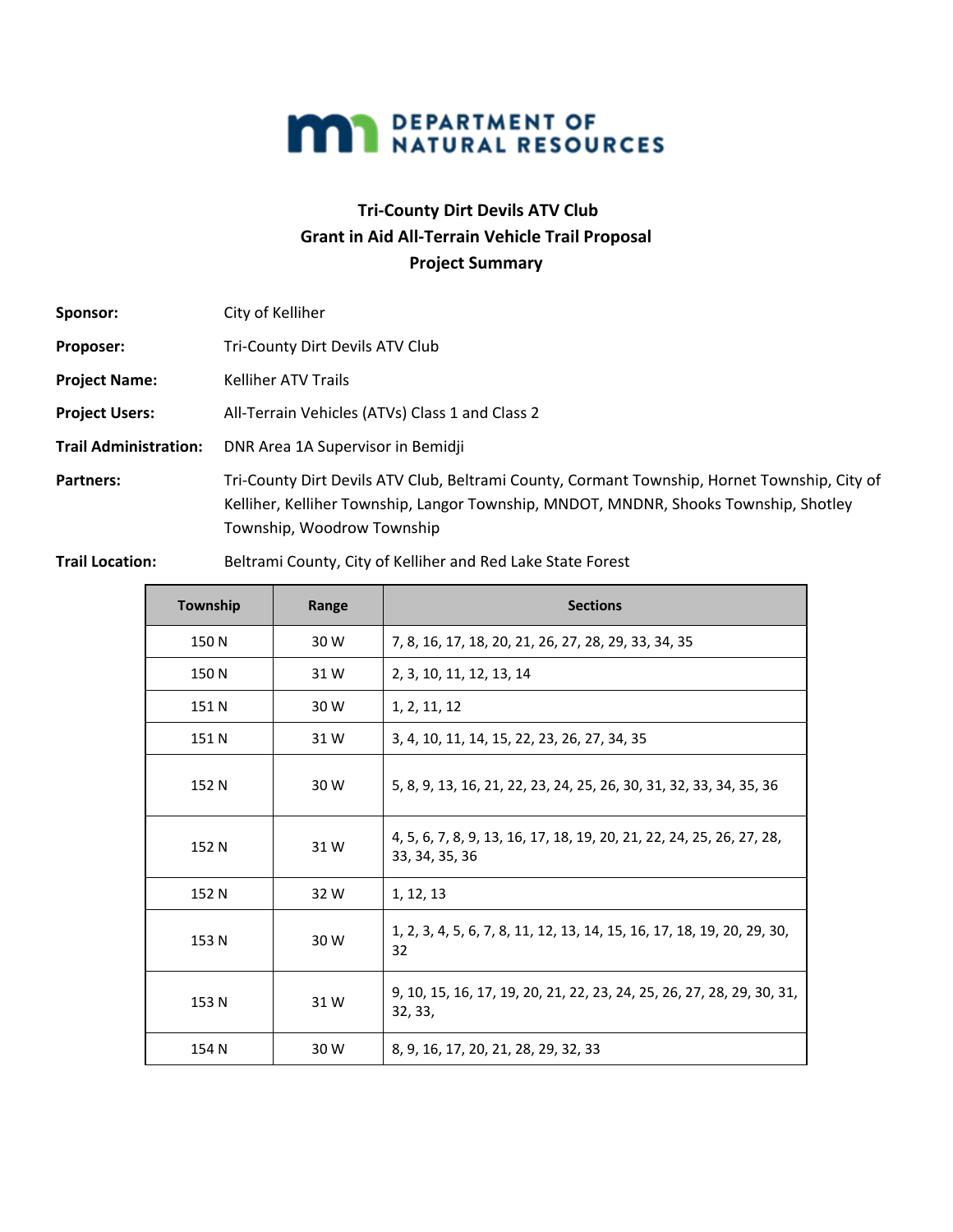## **Miles of trail by type:**

Total mileage of the proposed ATV GIA trail is approximately 98.8 miles, including:

| <b>Road/Trail</b><br><b>Authority</b> | <b>Approx. Miles</b> | <b>Description</b>                                                              |
|---------------------------------------|----------------------|---------------------------------------------------------------------------------|
| County                                | 58.4                 | <b>Beltrami County</b>                                                          |
| Township                              | 28.2                 | Cormant, Hornet, Kelliher, Langer, Shooks, Shotley,<br><b>Woodrow Townships</b> |
| <b>MNDOT</b>                          | 1.0                  | <b>MN72</b>                                                                     |
| <b>DNR ATV Access</b><br>Routes       | 7.6                  | Red Lake State Forest ATV Access Routes                                         |
| <b>DNR Forest</b><br>System Road      | 3.3                  | Red Lake State Forest System Road                                               |
| City of Kelliher                      | 0.3                  | City of Kelliher                                                                |
| <b>Total Miles</b>                    | 98.8                 |                                                                                 |

## **Project Description:**

Beltrami County encourages user groups through their Recreational Trails Plan to develop comprehensive all-terrain vehicle (ATV) trails and routes. The Tri-County Dirt Devils ATV Club seeks to add a 98.8-mile trail system within central Beltrami County. This new trail system will provide a connection to the Timber Riders GIA ATV trail system located in eastern Beltrami County. This new trail system would also connect the Communities of Kelliher and Waskish.

The Tri-County Dirt Devils ATV Club proposes to sign and maintain this trail for use by Class 1 and Class 2 All-terrain Vehicles (ATVs) from May 1 to November 1 of each year, unless otherwise authorized or prohibited by the DNR, Beltrami County, or other public land manager.

The proposed ATV GIA route will bring ATV riders into areas for service such as food, lodging and fuel, while also providing a needed connection between two other managed ATV riding GIA trail systems.

Administration of the trail will follow: guidelines provided in the State of Minnesota GIA OHV Program Manual; requirements of the trail sponsor and the requirements of all the townships through which it travels.

The trail will be sponsored and managed by the City of Kelliher with assistance, support and maintenance provided by the Tri-County Dirt Devils ATV Club. The cost of maintenance is eligible for up to 90% reimbursement through the GIA